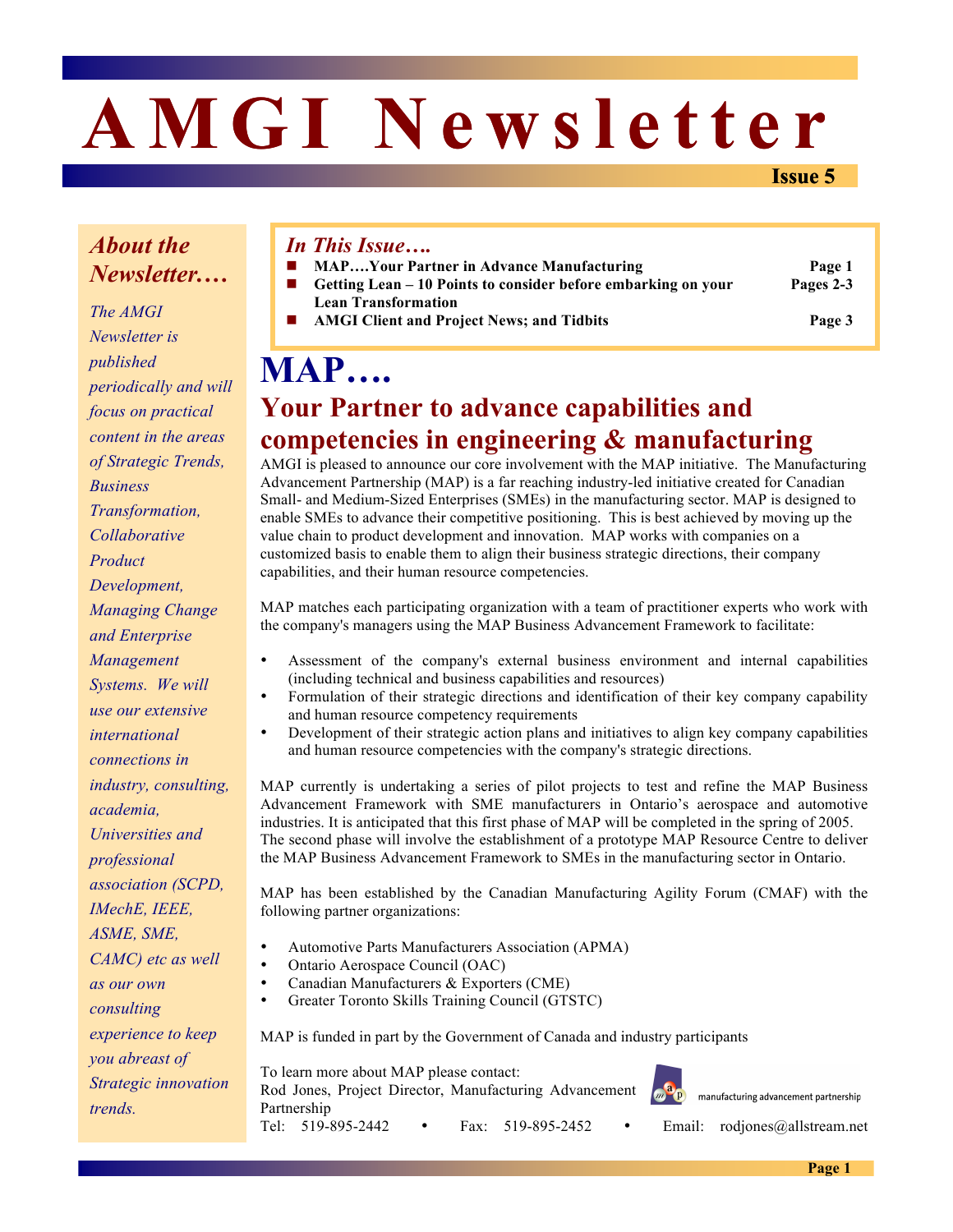## **Getting Lean**

### **10 Points to consider before embarking on your Lean Transformation**

By Jamie Flinchbaugh -- Partner, Lean Learning Center

Today, we are bombarded with information about lean – what it is and about what lean tools can do. Still, there is very little practical information on how to implement lean transformation and lead the change. Every company's lean journey starts under different circumstances, so there can be no one recipe, no "right way." But, to ensure success, there are many factors to consider before embarking on your lean journey.

Whenever we visit with manufacturers, we do a quick survey. The first question is "how many of you have heard of lean?" Not surprisingly, every hand usually goes up. Even when surveying the financial community, more and more hands go up. Then we ask "how many of you are doing something about lean?" At that, the show of hands is cut in half. Many aren't doing a thing, usually because they don't know how to start or see too many barriers keeping them from making the commitment. The last question is the clincher – "how many would consider your lean efforts a raging success?" After this all-important question, we usually see no more than one hand go up.

So, why is it that such a low percentage of companies that know about lean turn it into a success? It's not because they haven't heard about continuous flow, or they don't know how to do the 5S's, or they've never seen a kaizen workshop. It is because the leadership, cultural, organizational and implementation challenges are much greater than they anticipate.

Someone, to whom we would give credit if we could, said wisely, "Experience is not what you've been through; it's what you take from it." The fundamental message is that every success AND failure should yield as much learning as you can wring from it. Focusing at all times on what makes lean transformations successful, we've compiled the following top ten lessons.

#### **1. Rome wasn't built in a day**

And neither will be your lean transformation. Lean is not a one- or twoquarter commitment. It takes one to two years to build the necessary momentum,

and from there your journey will last forever. Yes, tools such as kaizens can provide very quick and significant improvement but, without taking the time to implement a program that yields sustainable benefits, process improvements gained by lean tools will slowly deteriorate back to where you started. Significant and sustainable results will occur throughout the entire process, but the most profitable returns are realized through a two-to-five year plan.

#### **2. Lean transformation is not a parttime job.**

Don't expect someone to lead the lean charge in his/her spare time. You need to assign a dedicated leader or team to take on this challenge. It requires daily attention from leaders who fully understand the scope of the project and who won't get caught up in today's distractions. Most cultures are centered around solving today's problem, reacting faster and better, and getting results today or tomorrow. Stuck in that culture, it is hard for leaders to consider a multi-year journey – people need to be extracted to focus on a different timeline. In addition, these leaders require continued support from management throughout the implementation.

#### **3. Lean is more than just tools**

Lean is not born from what you see, it is born from how you think. Lean is a set of rules and principles, not just tools. Tools focus on physical system changes, but that is not where the heart of lean beats. The entire way of thinking must become embedded in every person of your organization. You may fix one problem or process with a lean tool today, but if the old thinking continues, it will recreate the old problems. Only new principles or beliefs change behaviors, not systems or tools. Sustainable lean change -- the kind that builds momentum -- comes from the mind and heart of all employees.

#### **4. Lean is a journey that never ends.**

There is a tendency for companies to declare "We've done it. We've achieved lean." The truth is, lean is a constant, never-ending process. You will always strive to be lean, but you will never get there, because there is always a gap between where you are and your ideal

state. If you believe that your journey has ended, you've failed. Even when you can consider yourself a success, do not stop. Success is an organization that continues to move forward at such a pace that it would be difficult to even try to slow it down. Consider Toyota – no matter how much better they are than their competition, they continue to find more and more opportunities to improve each and every year.

#### **5. Be prepared for resistance**

When change is proposed, people often feel threatened. Some will think it's because there has been something wrong with what they were doing, but most will just be uncomfortable with the unknown. So, as your company embarks on this journey, you must work to help people understand why, what and how. Remove the fears -- or make NOT moving forward the more fearful choice. Also, many people think lean means cutting staff, when in reality it's about working smarter to preserve heads and even grow the workforce through market growth.

#### **6. You need leaders to take on this challenge, not managers**

Managing is maintaining current reality. Leadership is moving people towards the ideal state. And you can't lead people to where they already are. Lean transformation is about leadership. And leadership is not a position or rank. Look for people at every level of the enterprise capable of this. If lean is about transforming thinking, then in order to lead lean, you must be able to teach.

#### **7. Be prepared for the investment – in both people and time**

People will need to learn new skills and they will need the time to gain them. This means experimenting with every process everyday to get it right. There is also a financial investment, mostly in training, but also in process changes. However, the evidence is clear that the payback for this period is in months and not years.

*(Continued on Page 3)*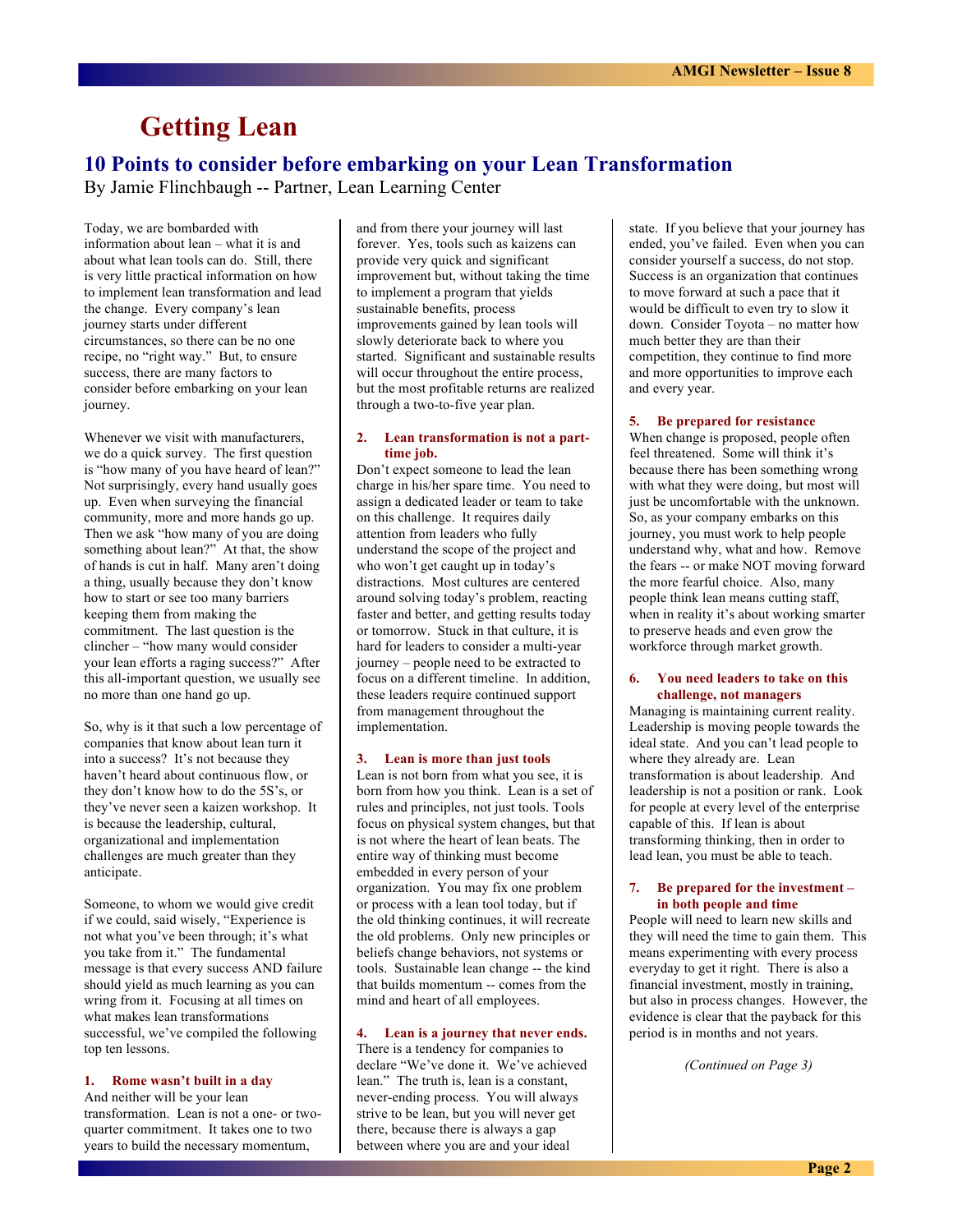### **Getting Lean (Cont'd)**

You can use focused-improvement tools such as kaizens to get immediate gains and pay for your investment. The potential of difference between lean and non-lean companies is not 5-10 percent, it is 100-1000% differences in quality, cost, delivery and, of course, profit.

#### **8. Lean is not just about the shop floor**

Taiichi Ohno, one of the fathers of the Toyota Production System, said decades ago that "the Toyota Production System is not just a production system." If you reduced your lead time in manufacturing by 90% and can get product out in hours, but order entry takes four weeks, then you aren't really moving forward in the market. You must attack every corner of the business from accounting to human resources to manufacturing.

#### **9. There is no recipe, but there is a roadmap**

A recipe tells you exactly how to do something – the amounts, sequence and timing. There is no such recipe for lean

success since every company starts with a

different set of ingredients (or factors and constraints). However, there is a roadmap. There are guide posts along the way that help you determine where you are and offer potential solutions to help you get to where you want to go. Learn from as many other journeys as possible to help understand the roadmap.

#### **10. Don't just copy the answers**

Many people have tried to succeed at lean in the past by copying the solutions that Toyota or others have found, either through benchmarking or out of a book. The problem is, this is like a kid copying off someone else's test only to find out they were taking a different exam. Your company is unique and will likely have some unique problems and constraints – you must engrain lean thinking in your organization so you can find your own answers.

Never stop collecting the lessons you learn along your path to lean. Lean transformation is a long journey that will require you to collect experiences and reflect upon each and every lesson you learn along the way.

#### **Tid Bits.... How can we come up with more/better new-product ideas?**

Creativity is a highly admired trait. Most organizations wish they had more or higher-quality ideas for truly new products. Although you can learn and manage creativity, few managers are willing to invest what it takes to raise their level of creativity. Unfortunately, there are many obstacles to creativity in today's workplace. The biggest is perhaps simply the time available to create.

High-quality ideas take time to ferment; the best ones are seldom the first that come to mind, and pushing beyond the initial outflow is not natural. Motivation for high-quality ideas must be intrinsic. Paying bonuses for ideas fosters me-too excursions, not risky, breakthrough concepts.

The performance and metrics orientation of "best-in-class" companies encourages sticking to one's knitting rather than venturing into the unmeasured. We have seen several small, entrepreneurial organizations acquired by larger command-and-control organizations that then suffocate the very creativity they purchased. Luckily, you can overcome most of these obstacles with attention once you recognize them, and there are ways to stimulate organizational creativity.

If you plan to apply your creativity to new-product ideas, keep one other point in mind. Most organizations already have more new-product ideas than they can squeeze through their funnel. If you stimulate creativity without making other changes, this problem will become worse. You want higher-quality ideas, not more ideas. Along with enhanced ideation, develop more efficient front-end filtering mechanisms so that you can eliminate the weaker ideas earlier and faster.

## **AMGI Clients & Project**

#### **News...**

**The Globe and Mail** is undertaking a major initiative to implement 24-hour real time data dealing with the distribution of the newspaper country -wide. This is one of several ambitious and creative initiatives to continuously improve the circulation department capabilities. The challenge is to track newspaper data including print run, distribution numbers received, sold, return, wasted etc. This includes all processes along the supply chain from print plant, trucking, drop off points, **Boeing Arnprior is the first MAP assessment to be completed by AMGI**. A successful future state vision and directional plan was developed. Arnprior has been Boeings most highly rated internal supplier for the past 5 years.

**Gay Lea Foods is one of Canada's largest dairy manufacturers.** AMGI conducted a business process analysis of the core business processes including logistics, manufacturing, NPD and OE. Gay Lea Foods Co-operative Limited has been an all-important link between Ontario dairy farm operations and Ontario consumers for nearly half a century. Currently, twenty per cent of the province's milk producers are among its membershareholder-owners. The cooperative consists of 1200 farms and 4000 members.

**Teleflex Vancouver is a major engineering company manufacturing hydraulic and thermal technologies.** AMGI conducted a mini review of their NPD process. Telelfex engineer and manufacture very complex machinery for a wide variety of industrial and commercial applications. **The Institution of Mechanical Engineers Central Canada Branch Nano-technology lectures are a great success:** A record number of members and guests have attended the first 3 lectures of a series introducing Nanotechnology and the impact it will have on Science, Medicine, environment, Technology and Commerce in the not to distant future. Credit must go to an excellent IMechE programme committee for the planning and attracting esteemed lecturers from N America **New book nears completion:**

"The Product Centric Enterprise – Virtual Product Development" a collaboration between Stephen Armstrong and Dr. Woody Sconyers, has reached the 1<sup>st</sup> draft review stage. The book will deal with designing the flexible enterprise using virtual product development technologies. Cambridge University Press anticipates the publishing date will be July 2005.

> World Trade Centre 10 Queens Quay W. Suite 704 Toronto, Canada M5J 2R9

**E-Mail: amgi@amgimanagement.com**

**Website: www.amgimanagement.com**

**AMGI Management AMGI Management**